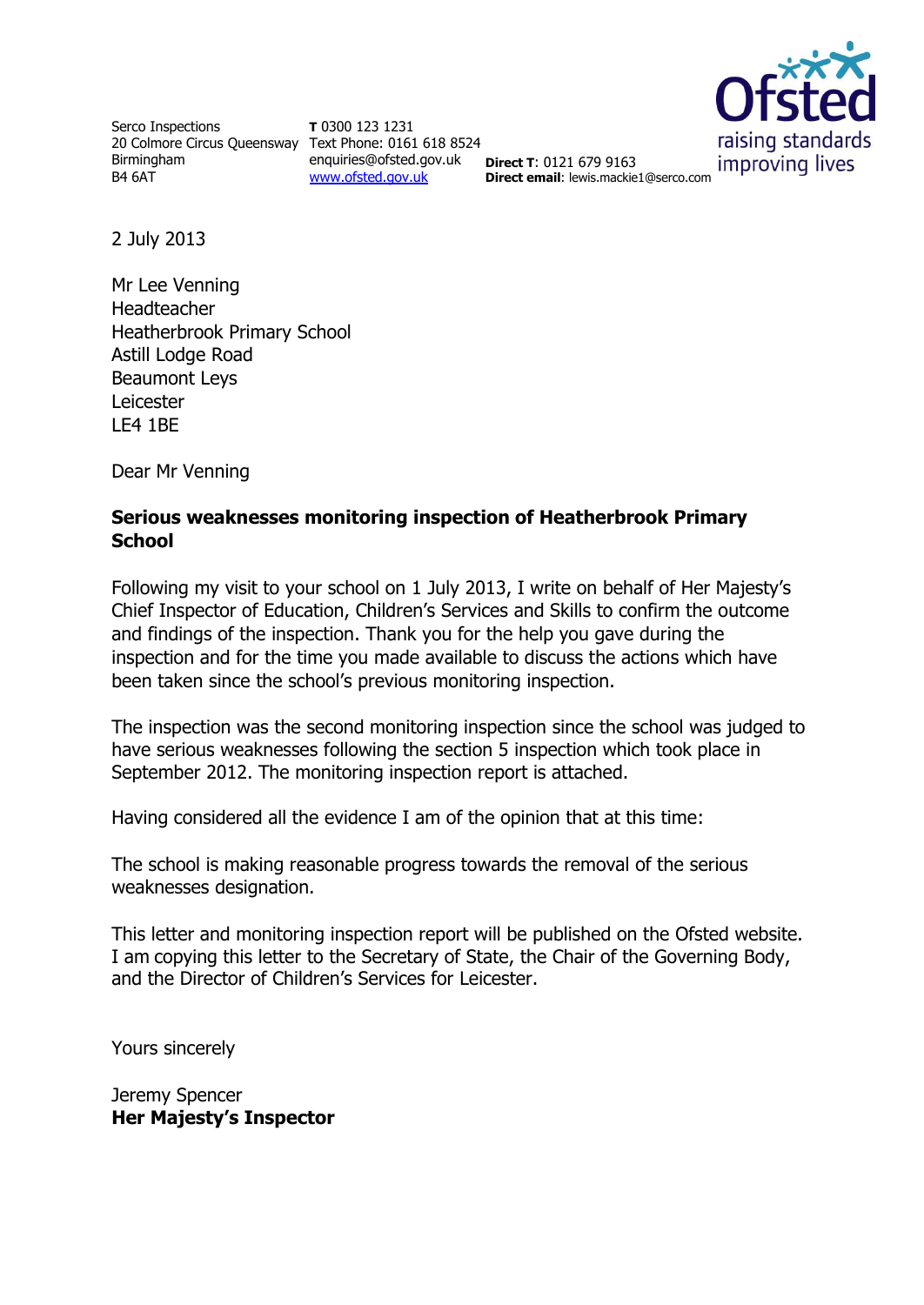# **Annex**



### **The areas for improvement identified during the inspection which took place in September 2012**

- $\blacksquare$  Ensure that teaching is at least good by:
	- making sure that teachers and other adults consistently apply agreed behaviour management procedures in lessons and by making their expectations for behaviour clear to pupils
	- extending the good-quality marking seen in literacy and numeracy to other subjects
	- making sure that the tasks set in lessons match the needs of individuals and groups in order to accelerate learning for all pupils
	- providing teachers with opportunities to observe good and outstanding practice, including that already present in the school.
- **IMPROVE PUPILS' progress across the school to at least the nationally expected** rate so that standards at the end of Year 6 improve by:
	- extending opportunities for pupils to develop their writing skills across the curriculum
	- involving pupils routinely in the assessment of their own and others' work
	- ensuring that pupils improve the presentation of their work.
- **IMPROPED EXAMPLE A** Improve leadership and management by:
	- using appropriate and rigorous criteria to judge the quality of teaching and learning and by providing clear feedback to teachers about how they can improve
	- involving new subject leaders in the monitoring and evaluation of the school's performance and in the strategic planning for improvement.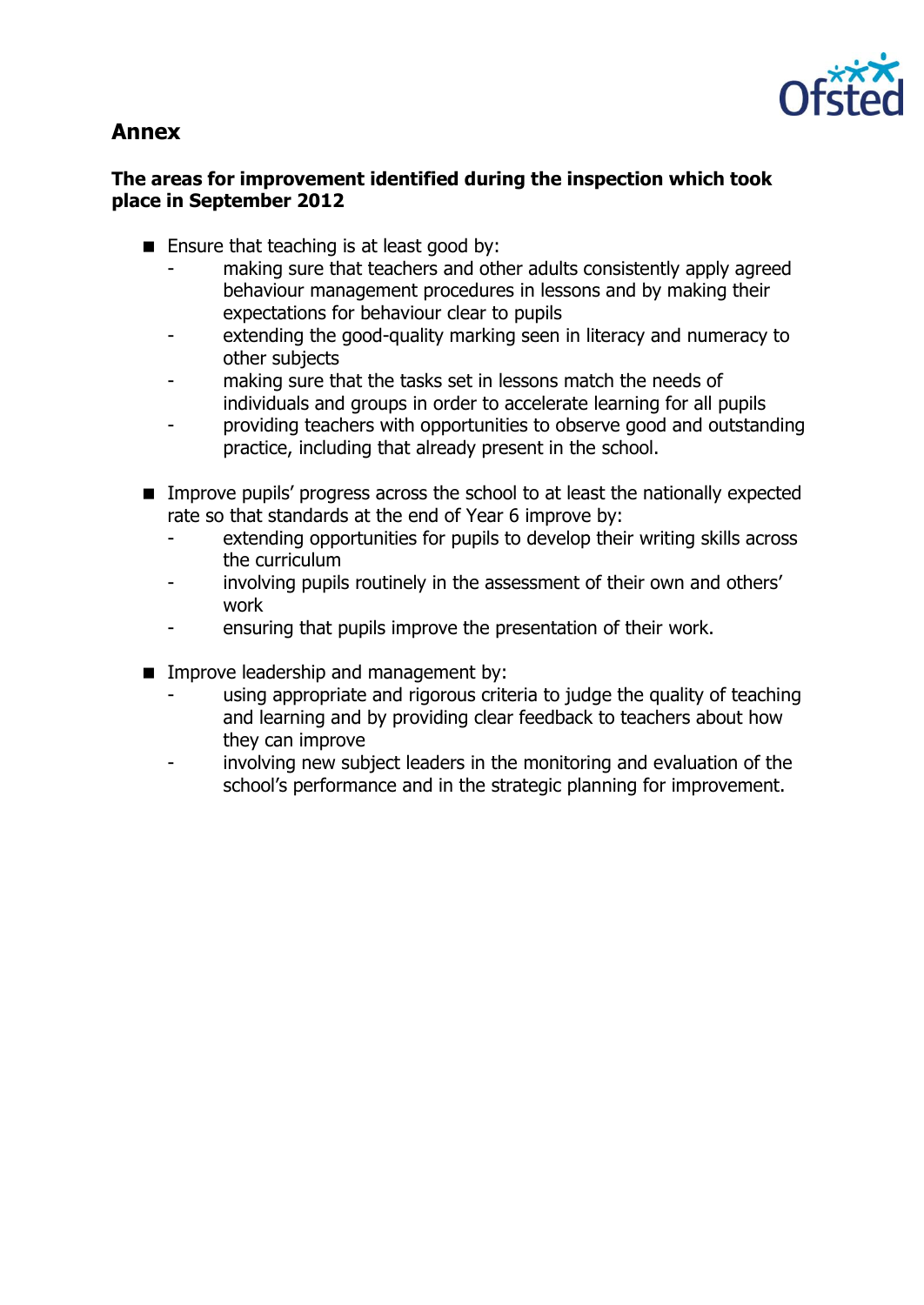

# **Report on the second monitoring inspection on 1 July 2013**

# **Evidence**

The inspection focused on how well leaders are addressing all of the areas for improvement identified at the time of the last full inspection. During this inspection, the inspector observed the school's work and scrutinised documents including the school's improvement plans, minutes from governing body meetings, data on pupils' progress, leaders' records of teachers' performance, and the school's single central record of staff suitability checks. Meetings were held with the headteacher, senior leaders, the Chair of the Governing Body, the principal educational psychologist, and a representative of the local authority. Informal conversations took place with parents and carers on the playground. The inspector observed teaching in three lessons, taught by three teachers. All of these were held jointly with the headteacher. The inspector also visited other lessons for short periods of time to check work in pupils' books and observe pupils' behaviour.

#### **Context**

There have been no significant changes in staffing, and no changes to the school's status, since the time of the last inspection.

#### **The quality of leadership and management at the school**

Leaders are working effectively to improve the school. As a result, the quality of teaching is improving and pupils are starting to make better progress in developing their reading, writing and mathematics skills.

Senior leaders judge the quality of teaching accurately and provide clear feedback to teachers about how they can improve. Leaders make sure that teachers have acted upon the feedback they have been given by making frequent checks on their work. This is playing a key role in improving the quality of teaching.

Subject leaders for English and mathematics are becoming increasingly involved in monitoring and evaluating the school's performance. For example, they have carried out checks of pupils' workbooks and have spent time checking the consistency of the quality of teaching in each class. Senior leaders, with support from the local authority, have effectively trained subject leaders to analyse data about pupils' progress. However, subject leaders have not been given enough time by senior leaders to put these skills into practice, to enable them to gain a deeper understanding, and a more detailed overview, of pupils' performance in their subjects across the school. This means that they are not yet able to make a strong impact on the strategic planning for school improvement.

Senior leaders have embraced opportunities to work in partnership with other schools, both within and beyond the local authority. These partnerships have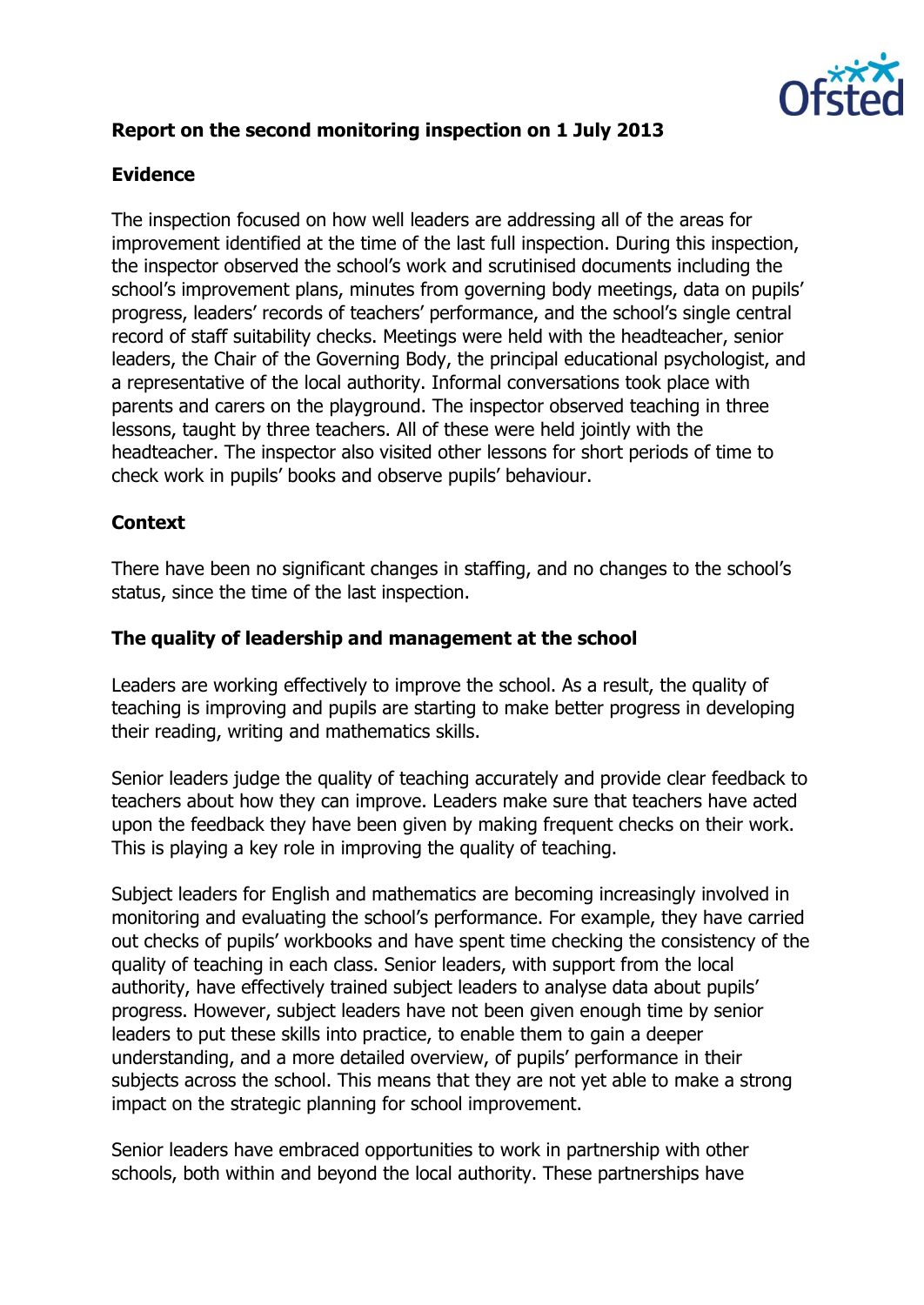

enabled senior leaders to share their ideas and also to identify new methods and approaches to help the school to improve. For example, a link brokered by HMI with a school in Derby has led to improvements in the quality of teaching, and has improved the effectiveness of the school's systems to manage pupils' behaviour.

The governing body is becoming more effective in holding leaders to account for improving the school. For example, governors have invited subject leaders to governing body meetings to ask challenging questions of them, and have been involved in working with teachers to check work in pupils' books. Governors now focus more carefully on the impact that leaders' actions are making on improving pupils' achievement. As a result, governance is becoming increasingly effective in driving improvement at the school.

# **Strengths in the school's approaches to securing improvement:**

- Different groups of pupils, including disabled pupils and those who have special educational needs, are making better progress than they did previously because the quality of teaching is improving. The latest unconfirmed results for pupils at the end of Years 2 and 6 in 2013 show that pupils' attainment in reading, writing and mathematics is rising and that their progress is accelerating. Pupils in most other year groups are also making better progress.
- **IMPROVED and more consistent systems are in place to manage pupils'** behaviour in lessons. As a result, pupils' behaviour is getting better and there are fewer interruptions to pupils' learning in lessons.
- The quality of teachers' marking in different subjects is improving. Teachers give pupils useful feedback about how they can improve their work, and the next steps of learning they need to take.
- Teachers are becoming increasingly skilled and effective in ensuring that tasks in lessons match the needs of different pupils. For example, teachers check pupils' work in lessons more frequently, to enable them to recognise more quickly when tasks are too easy or too hard for pupils.
- Work in pupils' books and topic folders indicates that they are given more frequent opportunities to write at length to practise their writing skills. They are also given more frequent opportunities to assess their own and others' work. As a result, they are becoming increasingly engaged in learning and are becoming more aware of the progress they are making.
- The large majority of parents and carers who spoke with the inspector during the monitoring visit are pleased with how well the school is improving.

# **Weaknesses in the school's approaches to securing improvement:**

■ Pupils in a small minority of classes do not make progress in line with national expectations because the quality of teaching in these classes is not good enough.